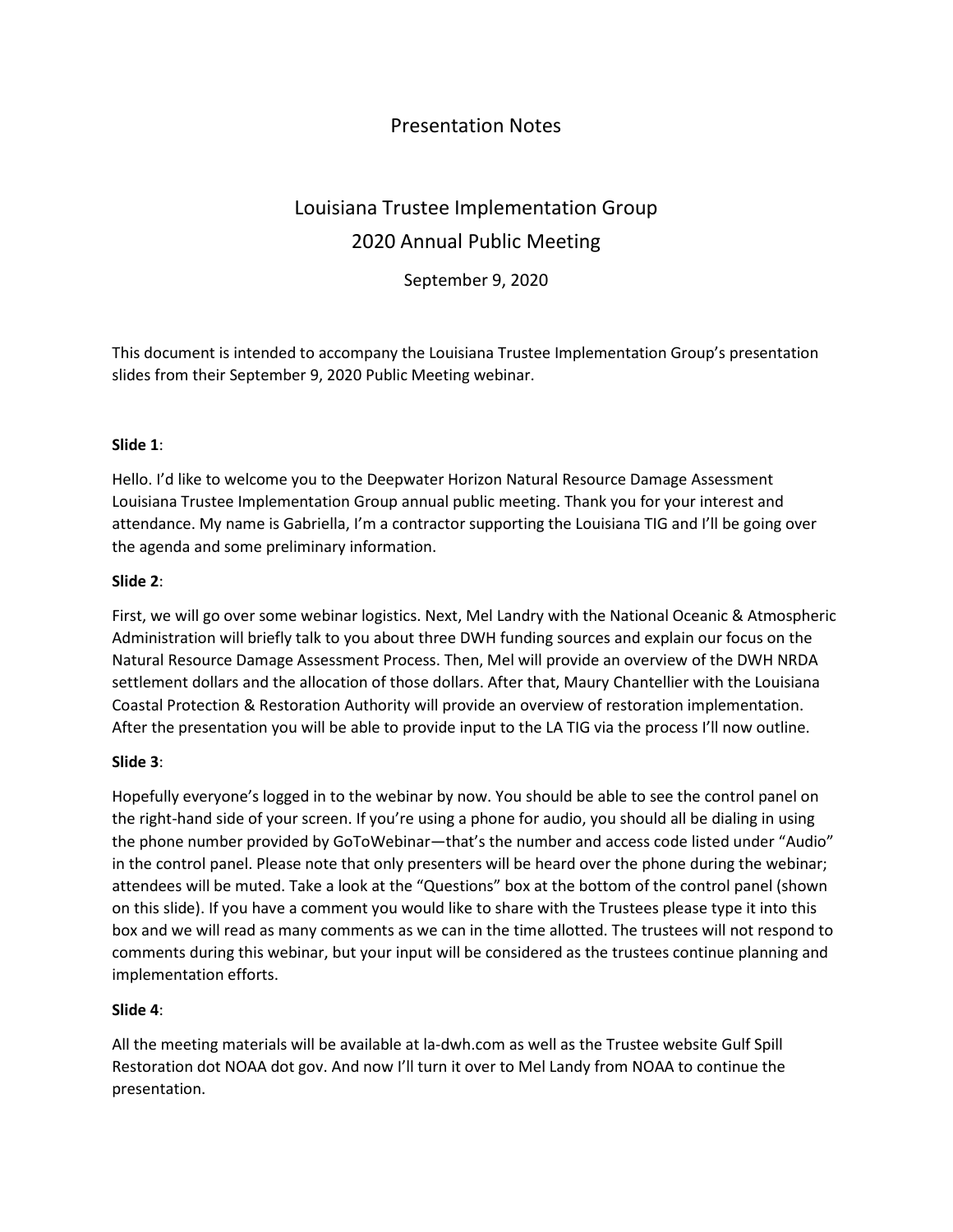#### **Slide 5**:

Thank you, Gabriella. I'm Mel Landry and I'm the trustee representative for the National Oceanic and Atmospheric Administration. I'll walk you through the Deepwater Horizon Natural Resource Damage Assessment Planning Process and then hand the presentation over to Maury Chatellier with CPRA to provide an implementation update.

#### **Slide 6**:

There are 3 different sources of Deepwater Horizon Settment funding that we work with in Louisiana. Tonight, we'll focus on the portion that is the Natural Resource Damage Assessment funding. In addition to Natural Resource Damage Assessment portion the Deepwater Horizon settlement also awarded funds through the Clean Water Act Civil and Criminal penalties.

NRDA – Oil Pollution Act (for damage oil caused to the environment):

- The Natural Resource Damage Assessment is focused on restoring damage to the environment caused by the oil. It is a legal process under the Oil Pollution Act whereby state and federal trustees represent the public interest to ensure that natural resources injured in an oil spill are restored.
- This process includes
	- The assessment of oil spill impacts on natural resources which began immediately after the spill and continued until settlement in 2015 and
	- It also includes the restoration needed to compensate the public for the impacts to these natural resources which began during early restoration in 2012 and continues today.

RESTORE Act – Clean Water Act Civil Penalties (penalty for spilling oil)

- The RESTORE Act if funded by Clean Water Act penalties for spilling of the oil. The Act created the Gulf Coast Restoration Trust Fund (RTF),
- The fund will receive 80% of any Clean Water Act (CWA) civil and administrative penalties paid by BP and other companies responsible for the Deepwater Horizon Spill
- Funds from Gulf Coast Restoration Trust Fund are divided amount five different "pots or buckets" of money that are distributed and managed differently.
	- To learn more about the pots, you can visit the Restore Act website at www.RestoreTheGulf.gov

National Fish and Wildlife Foundation (NFWF) - Criminal Plea Agreements:

- The National Fish and Wildlife Foundation (NFWF) manages the money from the Criminal Plea Agreements through the Gulf Environmental Benefit Fund
- NFWF will administer and monitor \$2.544 billion in payments received over a five-year period as required under the plea agreements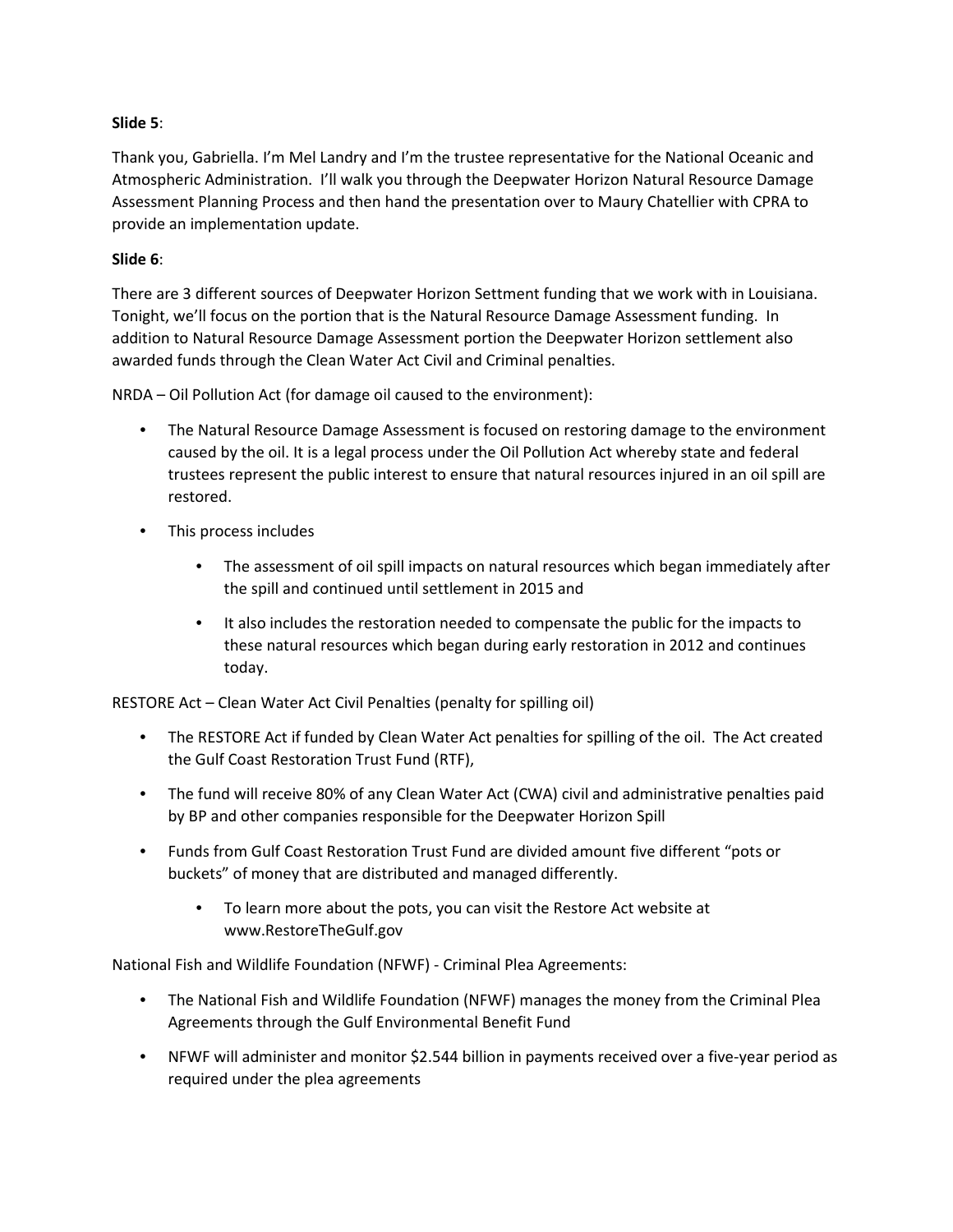Again, our focus tonight is on the Natural Resource Damage Assessment funding.

# **Slide 7**:

The LA TIG will receive \$5 billion for the Deepwater Horizon (DWH) oil spill Natural Resource Damages (NRD). Settlement funds to be paid by BP on or before April 4 of each year, beginning in 2017 through 2031 (with the annual payment in most years being 319,211,220). Pursuant to the Oil Pollution Act (OPA), the natural resource trustees must use these funds to restore environmental damages caused by the DWH oil spill.

# **Slide 8:**

Here is the breakdown of the funding dollars by restoration area, and by categories. The settlement determines how funds will be spent. The funds are broken out first geographically in the columns —into restoration areas defined by geography, as well as funds for the region-wide and open ocean restoration areas. Then by each restoration type in those areas as depicted in the rows. Across the bottom are the totals for each restoration area. Louisiana is getting the most, in fact more than half: \$5 Billion. I know this slide is difficult to read so we have the information for the Louisiana Restoration Area broken down in the following slides. You can also find a copy of this table on the trustee website.

## **Slide 9**:

This pie chart shows the allocation of funds between restoration areas. You can see that the Louisiana restoration area gets the largest allocation of 5 billion dollars. These are the columns and the totals at the bottom of each column.

## **Slide 10**:

With the Louisiana restoration area, the \$5 billion dollars is distributed between restoration categories. This chart breaks down the allocation between restoration categories within the Louisiana Restoration Area. These are the rows within the Louisiana Restoration Area. Within these categories, the funds are further broken down into restoration types. For example within Living Coastal Marine Resources you'll find sea turtles, marine mammals, birds, and oysters.

## **Slide 11**:

The Louisiana Trustee Implementation Group plans for the expenditure of funds and implements projects using the funds. It includes representation from 5 State and 4 Federal Trustees.

- The State Trustees are the Coastal Protection Restoration Authority, the Department of Wildlife & Fisheries, the Department of Environmental Quality, the Department of Natural Resources, and the Louisiana Oil Spill Coordinator's Office, all represented by Bren Haase
- The Federal Trustees are The National Oceanic and Atmospheric Administration represented to by myself, Mel Landry; the Department of Interior represented by Erin Chandler, the Environmental Protection Agency represented today by Doug Jacobson, and the Department of Agriculture, represented today by Ron Howard.

#### **Slide 12**: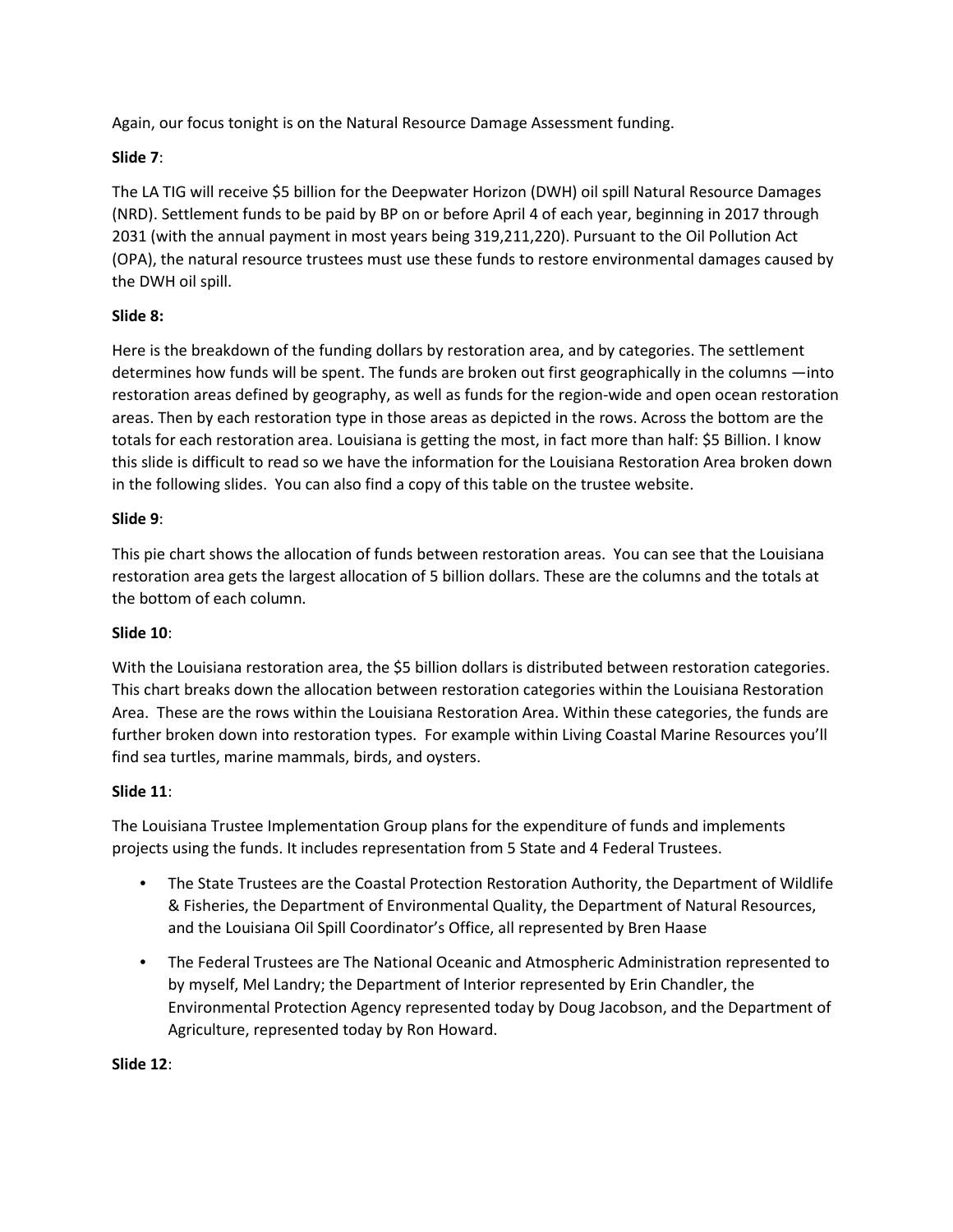Typical Natural Resource Damage Assessment process integrates the Natural Resource Damage Assessment evaluation with the National Environmental Policy Act evaluation (you may have heard of an Environmental Assessment or an Environmental Impact Statement) into a single restoration plan. Due to the size and complexity of some projects, we have decided to phase restoration planning under certain circumstances. One example was the  $1<sup>st</sup>$  LA TIG restoration plan, which included selection of 6 projects for engineering and design, three of which will have construction costs of over \$100M each. The Strategic restoration plan for the Barataria Basin was also a Phase I plan. Much of our upcoming planning efforts will be the Phase II Plans that evaluate construction alternatives previously approved for design in Phase I Plans. I'll walk through the phased approach here.

#### **Slide 13:**

For Phased Restoration, in the first phase an Oil Pollution Act evaluation is conducted to selected projects to further develop, typically this means Engineering & Design. In most cases, E&D impacts are fully evaluated in the PDARP and incorporated in the Phase 1 plan, so no additional NEPA evaluation is required in the first phase. After E&D has progressed sufficiently, a Phase 2 plan (or plans) evaluates design alternatives under NEPA and OPA and selects a preferred design alt for construction funding. The Phase 1 Plan is not an exhaustive evaluation of impacts. The Phase 1 Plan sets up a more robust analysis in the phase 2 plan.

#### **Slide 14:**

Trustees are responsible for restoring the environment and compensating the public for natural resource injuries resulting from the Deepwater Horizon oil spill. We used a natural resource damage assessment to determine the extent of injuries to natural resources and to seek restoration or compensation from the parties responsible for those injuries. In the case of the Deepwater Horizon Spill, the compensation is the settlement agreed to in 2015. The Trustees now use that settlement to guide decisions on how to use funds in restoring the natural resources damaged by the spill. The goal is to restore injured natural resources—such as wetlands, fish, and birds—to the condition they would have been in had the spill not occurred. We are also responsible for addressing recreational uses—like boating and swimming—that were affected by the spill. I will now turn the presentation over to Maury Chatellier with the Louisiana Coastal Protection & Restoration Authority for details on the Trustee Implementation Group's accomplishments since the settlement and specifically since we last met a year ago.

## **Slide 15**:

Thank you, Mel, and good evening everyone. My name is Maury Chatellier, the DWH Program Administrator for the State of Louisiana. For the Louisiana update, we'll start with the overall funding overview. To date, we've committed over \$744M for projects and planning activities, which is about 15% of Louisiana's total \$5B allocation, but it's just over 40% of the \$1.8B payments the TIG has received to date. The state will receive the remainder of its allocation through annual payments of about \$319M each year through 2031.

## **Slide 16**:

We'll start with the TIG's pre-settlement activities: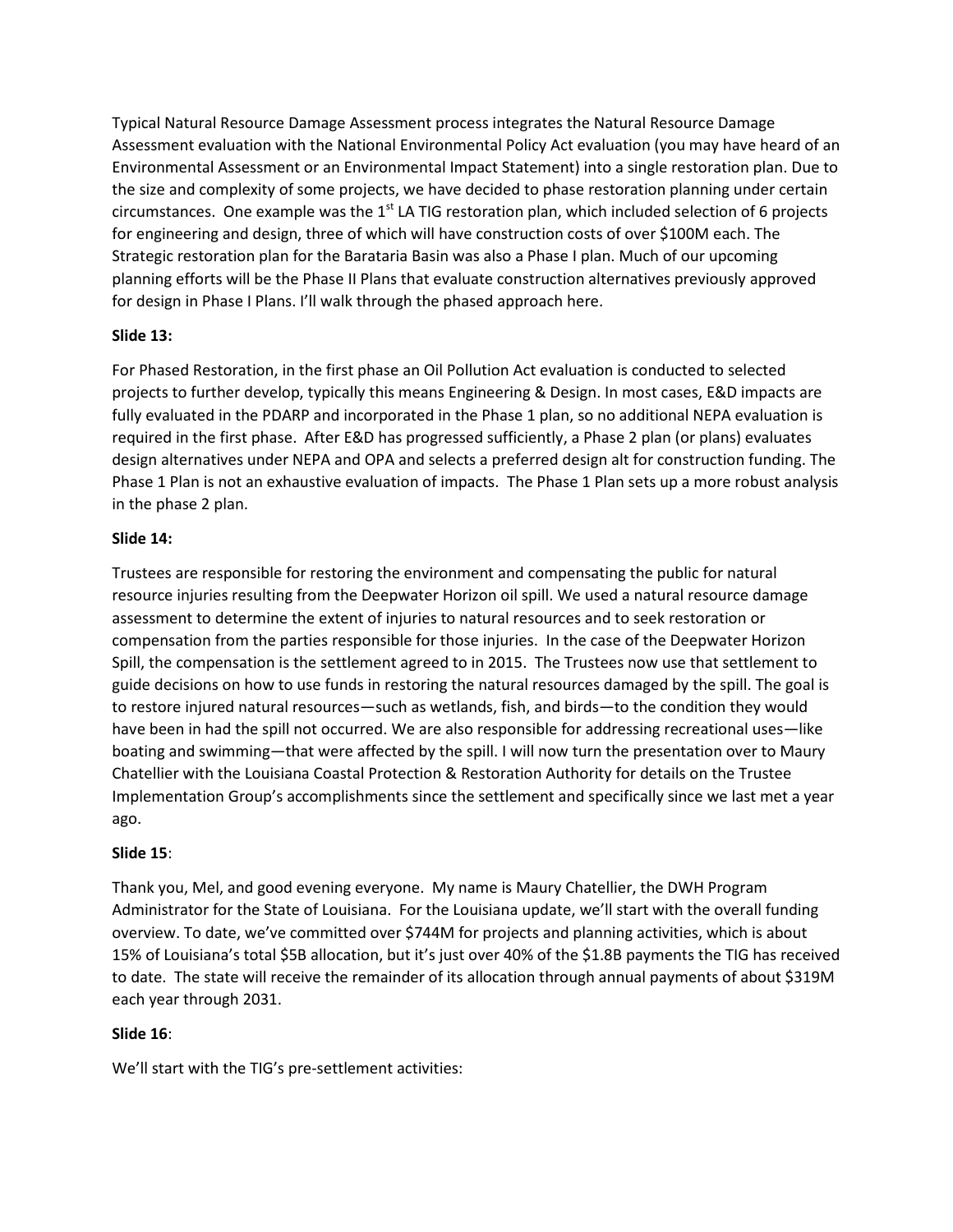On the  $1<sup>st</sup>$  Anniversary of the oil spill in April 2011, BP committed up to \$1 Billion down payment on its future Natural Resource Damage (NRD) liability. This billion-dollar commitment was gulf wide and used to fund various projects to jump start restoration of injured natural resources. From 2011-2016, the trustees approved 65 projects across the gulf coast with Louisiana receiving app. \$346M for numerous projects. On this slide we have an overview of the Early Restoration (ER) projects, the restoration funds allocated to Louisiana for each project, and the status of each of these projects. As you can see all of these have been constructed with the exception of the Breton Island project, which is currently under construction.

Phase I of ER approved 2 LA projects:

1. Lake Hermitage Marsh Creation project

2. LA Oyster Cultch & Hatchery project

Phase III of ER approved one LA project with four components:

- 1. LA Outer Coast Restoration:
- Calliou Lake headland (Whiskey) and Shell West were projects from the LCA program that were pivoted to construction with early ER funds.
- Cheniere Ronquille, also a CWPPRA project, was brought to construction by our good friends at NOAA.
- Breton Island is being implemented by DOI through the USFWS with a construction award coming just a couple of weeks ago.

The ER total allocation of restoration funds was \$346 million dollars. LA was also allocated an additional \$22 million for recreational use during Phase III of ER which has since been reallocated over 4 Rec Use projects in Louisiana which will be discussed in a few minutes.

## **Slide 17**:

This photo shows the completed Caillou Headland Lake project in Terrebonne Parish that used up \$118M in early restoration funds. 9.4 million cubic yards were dredged to create about 750 acres of beach and dune habitat, and 1 million cubic yards were dredged for about 178 acres of marsh.

## **Slide 18:**

And this is Chenier Ronquille pre-construction, looking eastward in lower Plaquemines Parish. This was a CWPPRA design project that was pivoted to construction with NRDA early restoration dollars and implemented by NOAA.

## **Slide 19:**

And then the post construction of the island looking west back toward the Grand Terre islands and Grand Isle. This area includes 275 acres beach, dune and marsh habitat and is a total of 2.7M cubic yards.

## **Slide 20:**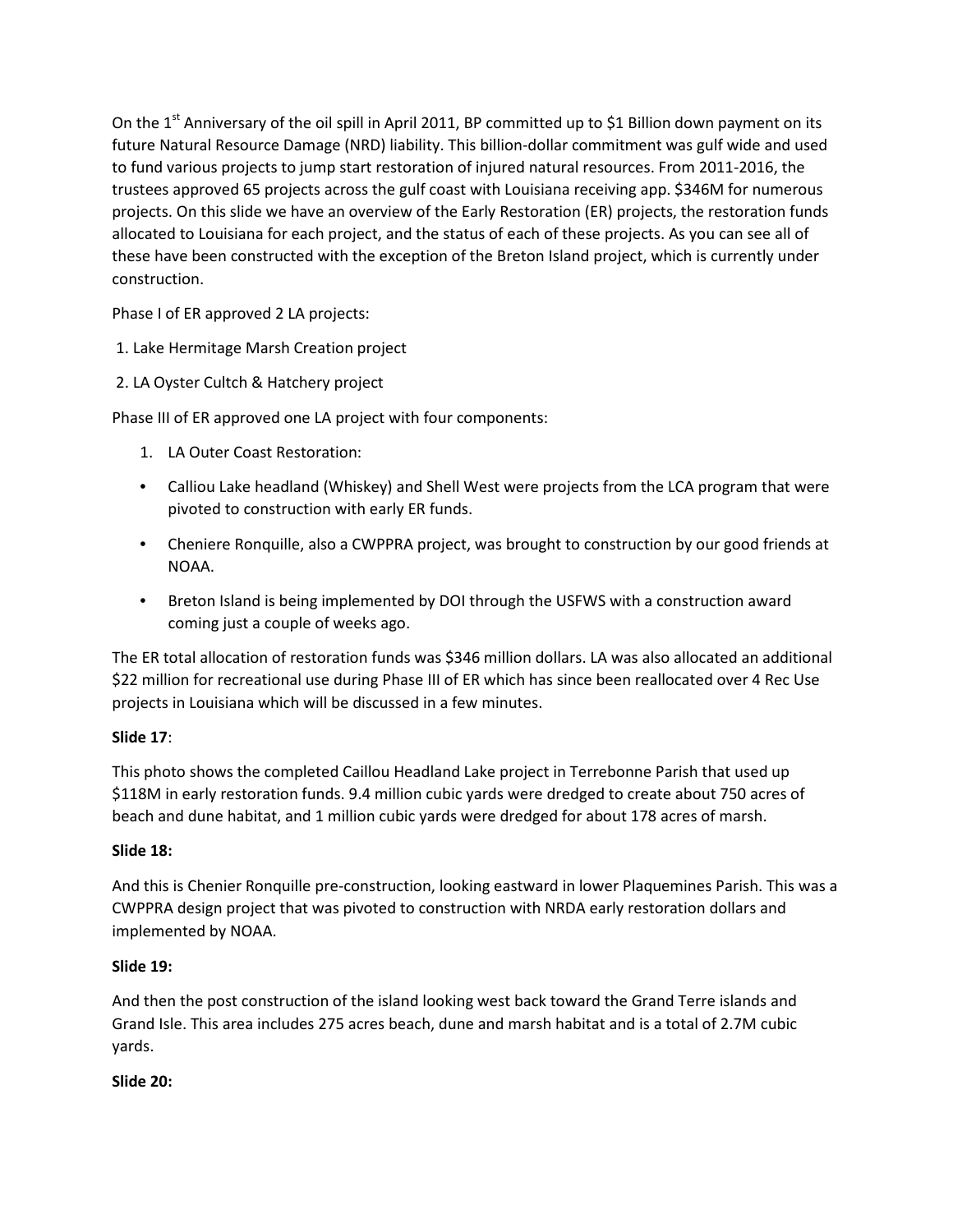The LA TIG has been very busy since the landmark settlement in 2016. We have finalized a total of 11 Restoration Plans and a number of Supplemental Environmental Assessments in the last 4.5 years. We'll now walk through those plans in more detail.

## **Slide 21:**

We released our first restoration plan, "*Restoration of Wetlands, Coastal, and Nearshore Habitats; Habitat Projects on Federally Managed Lands; and Birds*" in January, 2017. That plan funded engineering and design activities for 6 restoration projects and highlighted some of the overarching goals and objectives of the LA TIG as restoration planning moves forward.

## **Slide 22:**

In this restoration plan, the Trustees selected 6 projects to move forward with E&D under three restoration types:

Under the wetlands, coastal and nearshore habitats type we initiated three projects:

- Terrebonne Basin Ridge and Marsh Creation: Bayou Terrebonne Increment
- Barataria Basin Ridge and Marsh Creation: Spanish Pass Increment
- Lake Borgne Marsh Creation: Increment One

RP #1 included a project under the habitat projects on federally managed lands.

• Shoreline Protection at Jean Lafitte National Historical Park and Preserve

And, finally, two projects to restore for birds:

- Queen Bess Island Restoration
- Rabbit Island Restoration

## **Slide 23:**

This slide shows the regional disbursement of the six RP#1 projects. When completed these projects 1 will create several hundred acres of ridge and over 5,500 acres of marsh, restore critical bird habitats and pelican rookeries, and provide shoreline protection improvements. These projects are estimated to total more than \$400,000,000. We will touch on each of these projects individually and in more detail as we move through today's presentation.

## **Slide 24:**

As we just discussed, the Queen Bess Island Restoration Project was selected for E&D in RP 1 and, upon the engineering and design process reaching a stage for a meaningful analysis, construction of the project was evaluated in RP/EA 1.1. This Phase 2 construction plan was completed in March 2019 and approved the fully funded cost of \$18,710,000.

## **Slide 25:**

Queen Bess Island is located in Barataria Basin, just north east of Grand Isle. Queen Bess is one of the largest colonial waterbird rookeries in the state and one of the only brown pelican colonies in the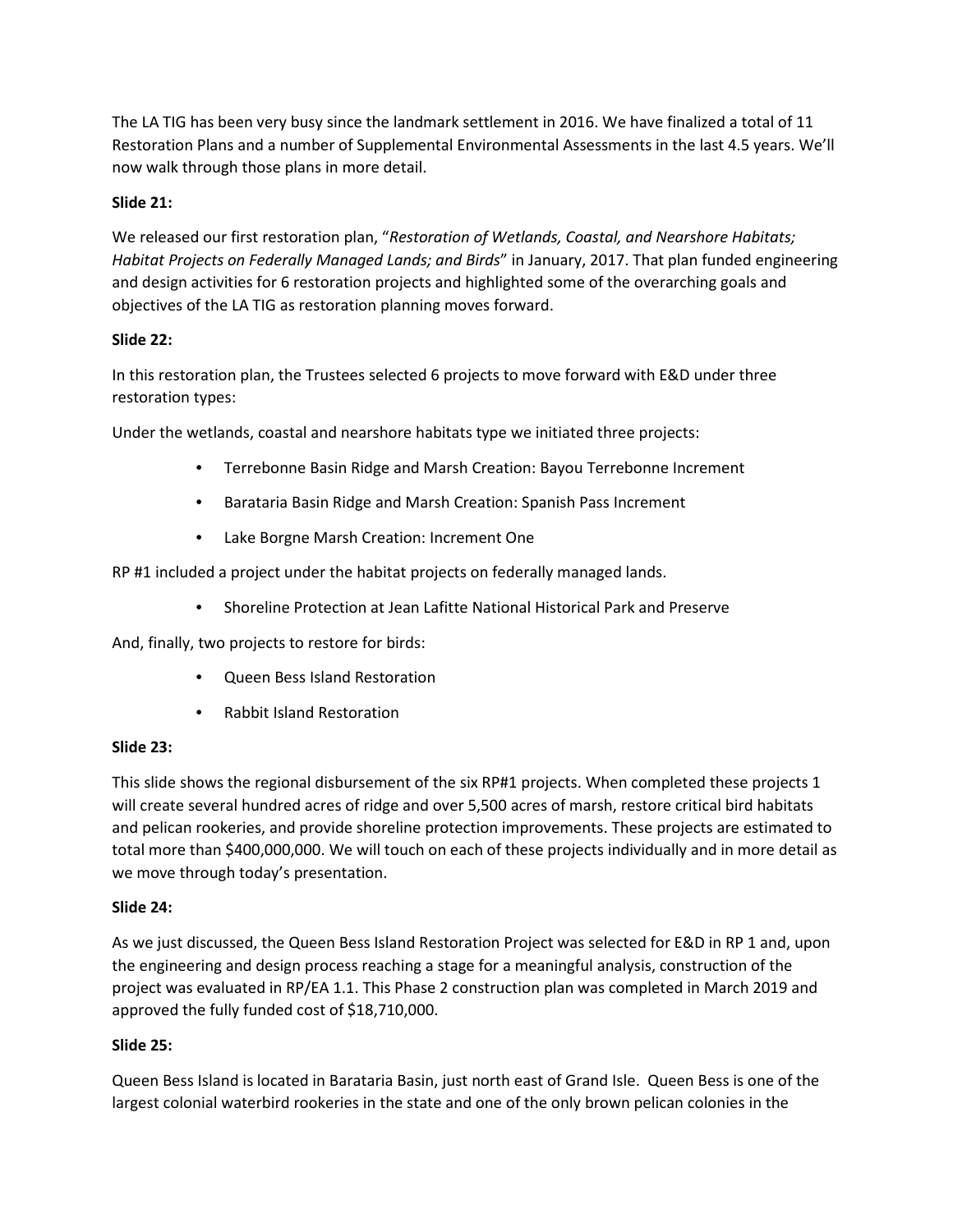Barataria Basin. This project is important because approx. 30% of the country's brown pelicans nest in Louisiana and its estimated that we've lost about 50% of our state colonies over the last decade. The top image shows the completed construction project. Open water areas on the island have been filled and the nesting habitat restored. The on-island work finished in February and Brown Pelicans began returning *en masse* in early March with the first BR Pelican egg documented on March 11. The year one estimates are impressive: At the peak it was estimated about 8000 nests on the 36 acre island. We are very excited to see these results and are confident that this will be one of the many success stories funded through NRD dollars.

# **Slide 26:**

The second phase 2 RP is RP 1.2. We anticipate that this Draft plan will be completed this year. This Plan has previously gone through public review and comment and the Trustees are in the process of finalizing this Plan (by the end of the month). RP 1.2 proposes two preferred projects for construction:

- 1. Spanish Pass project This proposed project is designed to create approximately 137 acres of ridge and 1,550 acres of marsh with a fully funded cost of \$110.5 Million. The ridge and marsh creation project would use an estimated 11.28 million cubic yards (MCY) of fill from Mississippi River borrow areas.
- 2. Lake Borgne Increment One The Proposed project is designed to create approximately 2,800 acres of marsh habitat with a fully funded cost of \$113.7 Million. This project would utilize an estimated 13.2 million cubic yards (MCY) of fill from the Lake Borgne borrow area.

Again, when finalized, this Phase 2 RP will authorize construction activities for these projects.

# **Slide 27:**

This is one of those projects - the Spanish Pass Ridge and Marsh Creation project. The marsh and ridge areas shown in purple to the west of Venice Louisiana with the designated Mississippi River borrow areas in yellow. Again, this project will create over 1500 acres in lower Plaquemines.

# **Slide 28:**

Moving forward with RP 1.3 which was completed in February 2020 and approved \$37,000,000 in funding for 2 projects – Rabbit Island Restoration Project and the Shoreline Protection at Jean Lafitte National Historical Park and Preserve Project.

## **Slide 29:**

This image shows Rabbit Island in its current state. The project is located in Cameron Parish just off the Calcasieu Ship Channel. This project will result in raising the elevation of the island to increase the abundance and quality of critical nesting habitat for a number of colonial nesting waterbirds including brown pelicans, wading birds, and terns. The project will utilize dredged material from the Calcasieu Ship Channel – which you can see in the background. RP 1.3 approved the fully funded cost of \$16,440,000 (includes E&D approved in RP 1) for Rabbit Island. Construction activities recently began in August.

# **Slide 30:**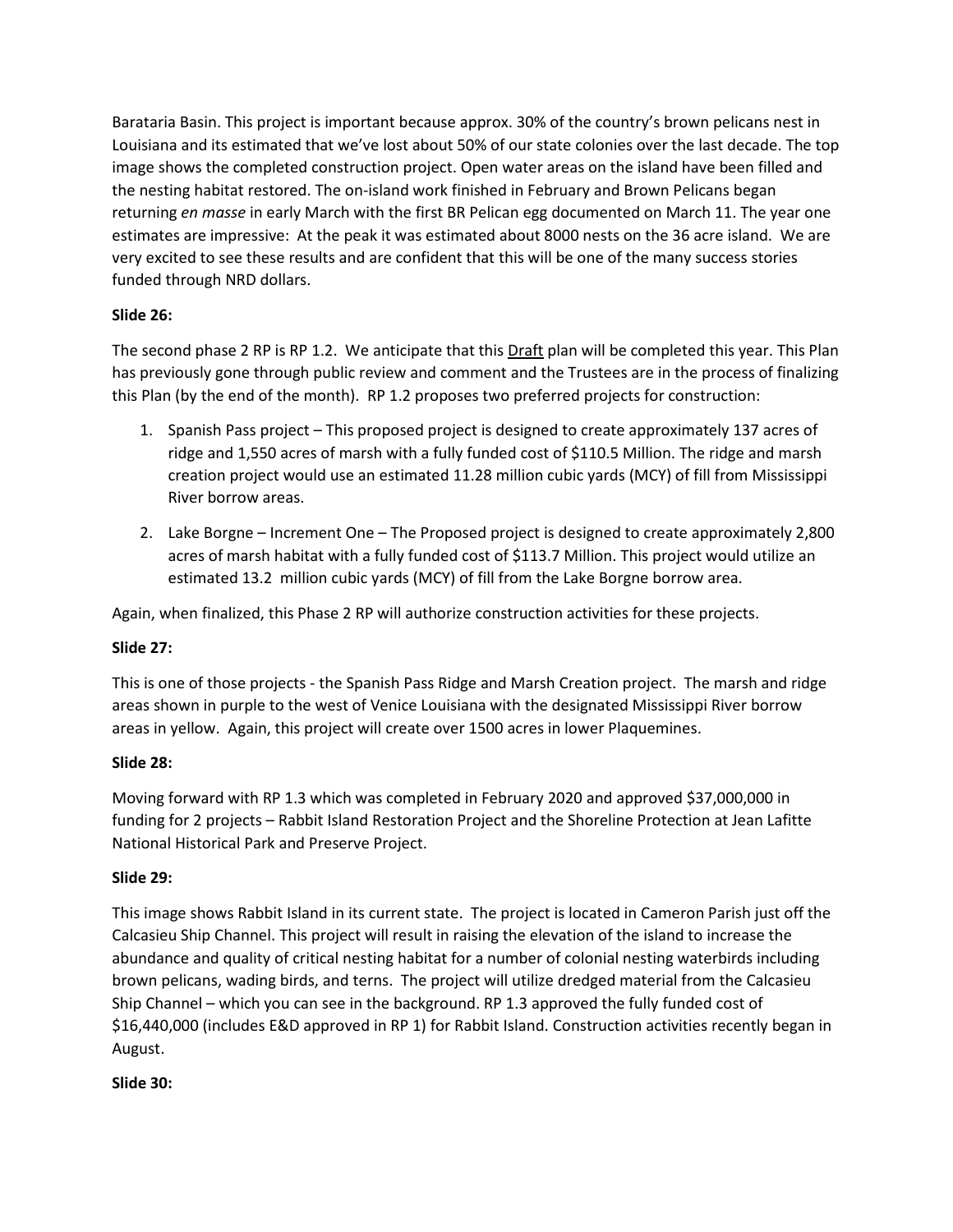The Shoreline Protection at Jean Lafitte National Historical Park and Preserve Project was also funded in RP 1.3. The goal of this project is to Restore 50 acres of (sub aquatic vegetation) SAV and provide structural shoreline protection. The fully funded cost of this project is \$20,448,556. This project was solicited for Construction in June of this year with an anticipated Contract award this month. (September 2020)

# **Slide 31:**

As discussed earlier, during Phase III of early restoration, the state was allocated \$22M for recreational use opportunities. In July 2018, RP/EA #2 which re-allocated those dollars in Early Restoration funds toward 4 rec use projects.

## **Slide 32:**

This restoration plan addressed lost recreational use opportunities in Louisiana from the oil spill. As stated, the RP reallocated \$22 million towards 4 projects:

- Elmer's Island Recreational Access Enhancement project approved \$6,000,000 for project features intended to increase access to and use of the natural and recreational resources on Elmer's Island in lower Jefferson Parish. This project is in final E&D and construction activities are anticipated this year.
- Statewide Artificial Reef Enhancement project approved \$6,000,000 to improve 10 artificial reefs in coastal Louisiana. Eight of these reefs have been constructed and the remaining two will be completed in the near future.
- Lake Charles Science Center and Educational Complex project total project allocation is \$7,000,000 which will be used for the design, implementation, and operations of the Lake Charles Science Center component collocated in the Port Wonder Facility on the Lake Charles Lake Front along with the Lake Charles Children's Museum. Total Project budget is anticipated to be in the \$20 M range. Engineering and Design of the building and exhibits are ongoing.
- Island Road Fishing Piers project on the Pointe-aux-Chenes Wildlife Management Area. The Island Road Fishing Piers used \$3 Million to create a series of safe road-side pullover and parking areas with adjoining recreational fishing access points on Island Road in the Pointe-aux-Chenes Wildlife Management Area (PACWMA). This project was completed in August 2020

## **Slide 33:**

So we move on to RP#3, which is a Strategic RP/EA to guide future restoration of habitats in Barataria Basin. This plan was finalized in March of 2018.

## **Slide 34:**

The trustees prepared a Strategic Restoration Plan for Barataria Basin because the wetlands in Barataria Basin experienced some of the heaviest and most persistent oiling from the DWH oil spill, which significantly accelerated the already high rate of erosion in the Basin. This Strategic Restoration Plan identified and adopted a restoration strategy that will help prioritize future restoration decisions in the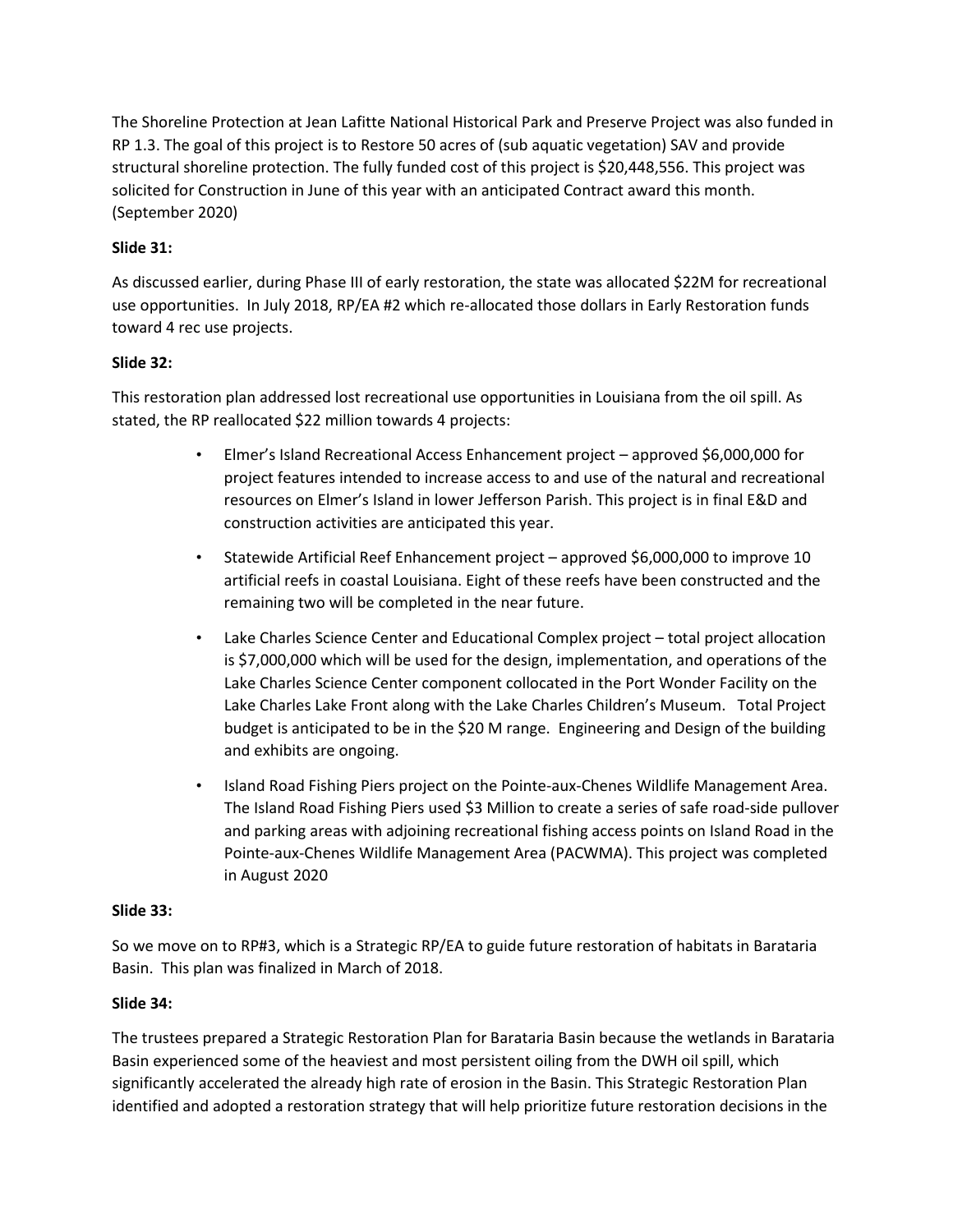Basin and will allow for the most efficient use of Louisiana's restoration funds. The SRP evaluated Coastal Master Plan habitat restoration projects, as well as project submittals from the public. The purpose of this SRP is to help restore for ecosystem-level injuries in the Barataria Basin and the Gulf of Mexico through restoration of critical wetlands, coastal, and nearshore habitat resources.

#### **Slide 35:**

Rather than selecting specific projects for construction, the Trustees evaluated a suite of restoration techniques/approaches, for example large-scale diversions or marsh creation, to determine how to best support restoring ecosystem-level injuries in the GOM through restoration in Barataria Basin. Two decisions were made in this Strategic Restoration Plan:

- 1. The Trustees determined that a suite of restoration approaches/techniques in BB, including large-scale sediment diversions to restore deltaic processes, marsh creation, and ridge restoration, would best restore for the ecosystem-level injuries in the Basin. This strategy recognizes that a large-scale sediment diversion in BB likely would provide benefits to the ecosystem that cannot be realized by any other technique or suite of techniques – for example, one that relies on large-scale marsh creation without a diversion.
- 2. Trustees selected and advanced several projects forward for further evaluation and planning:

- MBSD

- Large Scale Marsh Creation – Component E from the state's master plan in northern Barataria Basin

The Trustees also confirmed their decision to move the Barataria Basin Ridge and Marsh Creation – Spanish Pass Increment project forward for further evaluation and planning.

## **Slide 36:**

Restoration Plan #3.3 was completed in July of 2020. This phase 2 plan provided construction dollars for the Large scale marsh creation project – Upper Barataria component.

## **Slide 37:**

This approximately 1,200 acre marsh creation project will be implemented by NOAA, in partnership with other federal and state trustees on the Louisiana TIG. The project includes filling areas to create an intertidal marsh platform that will support marsh plants and support healthy wetland habitat, which can lessen the impact of future storms by dissipating wave energy. The project will use approximately 8.4 million cubic yards of sediment dredged from the Mississippi River. A single construction phase will be used to maximize cost effectiveness. The estimated construction duration is 26 months. Bids are expected to be solicited by NOAA in 2021.

#### **Slide 38:**

Moving on to RP #4: back in July 2018, the trustees released Final RP/EA #4 allocating approximately \$38M for recreational use projects and approximately \$9.5M in projects designed to help to restore and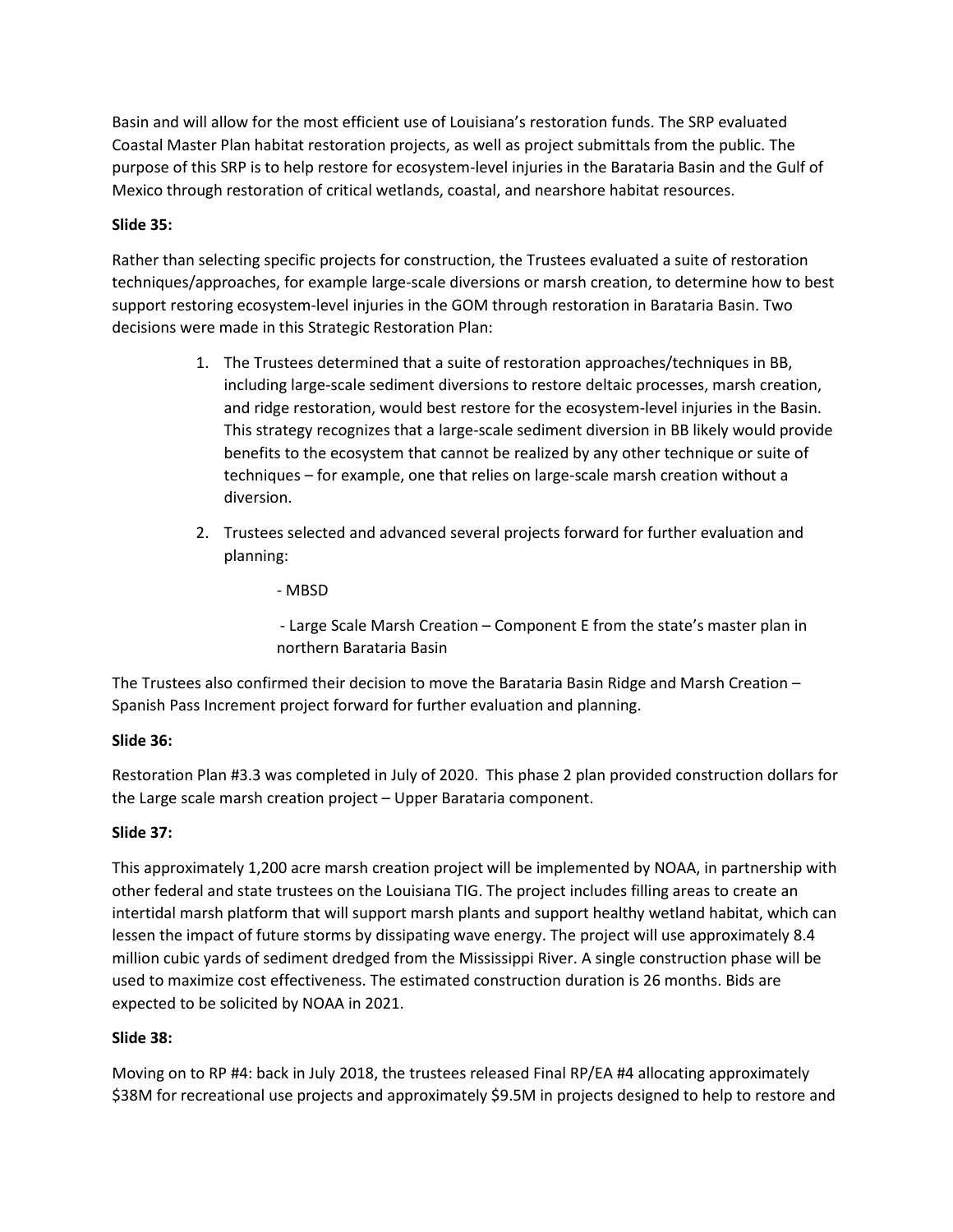enhance water quality in the state's coastal watersheds by reducing nutrient and nonpoint source pollution runoff.

## **Slide 39:**

We will touch on the Nutrient Reduction (nonpoint source) projects first. RP 4 approved 4 Nutrient Reduction (Nonpoint Source) projects. These projects have budgets ranging from \$1.0M to \$3.0M dollars.

# **Slide 40:**

Each of these projects are being implemented by the US Department of Agriculture (USDA) in partnership with multiple agencies and programs. Each of these projects will move through multiple phases as outlined on this slide. Each project is currently in the third phase of development which is Implementing Baseline Water Quality Monitoring. Additional phases are planned for later this calendar year.

# **Slide 41:**

Two of the projects focus on nutrient reduction on dairy farms in St Helena, Tangipahoa and Washington parishes. Each of these projects have a \$1.0M budget and the USDA is partnering with the Capitol Resource Conservation and Development Area Council and the Louisiana Department of Environmental Quality for implementation.

## **Slide 42:**

A third project is nutrient reduction on cropland and grazing land in Bayou Folse. This project has a \$2.5M budget. USDA is partnering with the Barataria Terrebonne national estuary program and the LA DEQ. The last is Winter water holding on cropland in Vermillion and Cameron Parishes and development of agricultural best management practices. This is the largest of the four projects with a \$3.0M budget. The partnering agencies for this project are The Nature Conservancy and Ducks Unlimited. As stated, each of these projects move through developmental phases. The Project guidelines and outreach plans have been developed for all four of these projects. We are scheduled to have landowner agreements in place and begin implementation by the end of this calendar year.

## **Slide 43:**

Restoration Plan 4 also evaluated and approved 19 additional Recreational Use Projects across the state. This plan was completed in July of 2018.

## **Slide 44:**

This map shows the locations of the rec use projects approved in RPEA #4 regionally across the state. These 19 projects have a total implementation budget of approximately \$38 million. These projects can be grouped into 4 main categories. All of these projects are in various stages of E&D or Construction:

- 1. State and Federal Parks projects The allocation to state and federal parks in Louisiana was approximately \$16.2 Million.
- 2. Wildlife Management Areas and Refuge projects \$13.6 Million was allocated to 7 projects on Louisiana WMAs and Refuge Areas.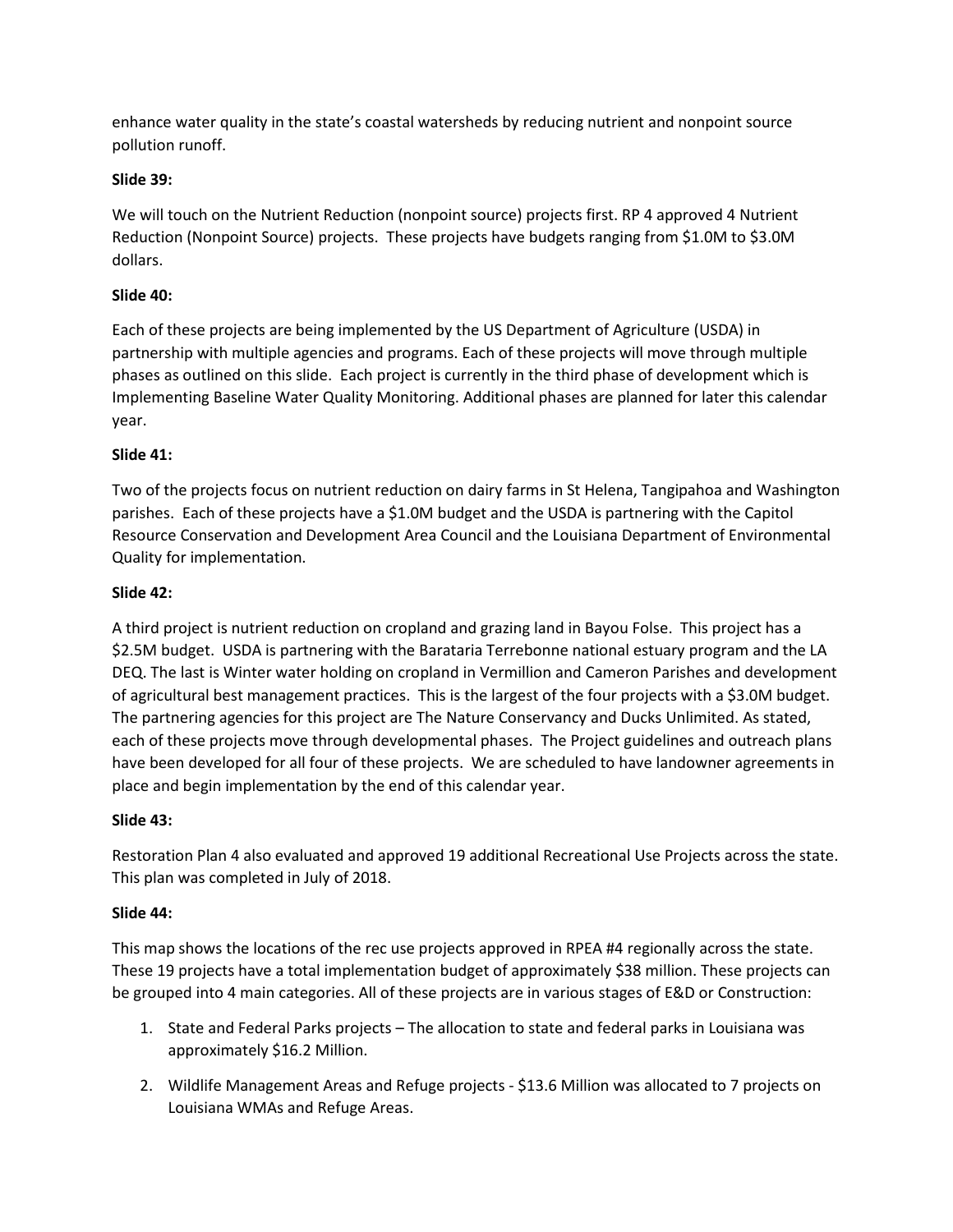- 3. RP #4 also focused on the enhancement and improvement of fishing access in coastal Louisiana, allocating approximately \$4 Million to 4 projects intended to improve fishing access in St. Mary, St. Charles and Jefferson Parishes
- 4. Education and Outreach Projects 2,000,000 was allocated to provide and enhance recreational and educational opportunities in Lafitte LA for the creation of The Wetlands Center

#### **Slide 45:**

Restoration Plan #5 was completed just last month in August. This Plan focused on the restoration of two living coastal and marine resources – marine mammals and oysters.

#### **Slide 46:**

One project approved in the plan will focus on increasing capacity to respond to marine mammal strandings, with the other three projects focusing on oyster restoration. The marine mammal project will increase capacity and expand partnerships along the Louisiana coastline for marine mammal stranding response. Increased capacity will lead to improved rapid response to injured and dead dolphins and whales, and a better understanding of the causes of injury and/or death. A Louisiana-based stranding coordinator will build partnerships and conduct outreach for the project. Finally, the project will provide infrastructure, equipment, and supplies needed for stranding and rehabilitation. The estimated cost of this project is \$3,095,628. This project will be led by NOAA in partnership with other federal and state trustees on the Louisiana TIG. The first of the three oyster projects will be to enhance oyster recovery utilizing brood reefs.

1. A network of oyster reefs will be constructed to increase spawning oyster populations.

- This project will be done in two phases, the first includes construction of multiple reefs in the Mozambique Point and Petit Pass/Bay Boudreaux areas, all in in St. Bernard Parish.
- The second phase will identify and construct additional spawning stock reefs in areas of Louisiana public oyster grounds.
- All constructed reefs from this project would be closed to harvest, but located near harvesting areas to promote habitat connectivity.
- Estimated cost of this project is \$9,701,447.

2. Oyster reefs will be created through placement of limestone cultch material.

- Material will be placed in two locations, the first is a 200-acre site in the Grand Banks area of Mississippi Sound.
- The second location is at a 200-acre site in Caillou Lake Public Oyster Seed Reservation.
- Also, additional reefs will be constructed in areas of Louisiana public oyster grounds with conditions that are suitable for oyster propagation.
- Harvest at these sites will be closed until certain performance criteria are met.
- Estimated cost of this project is \$10,070,000.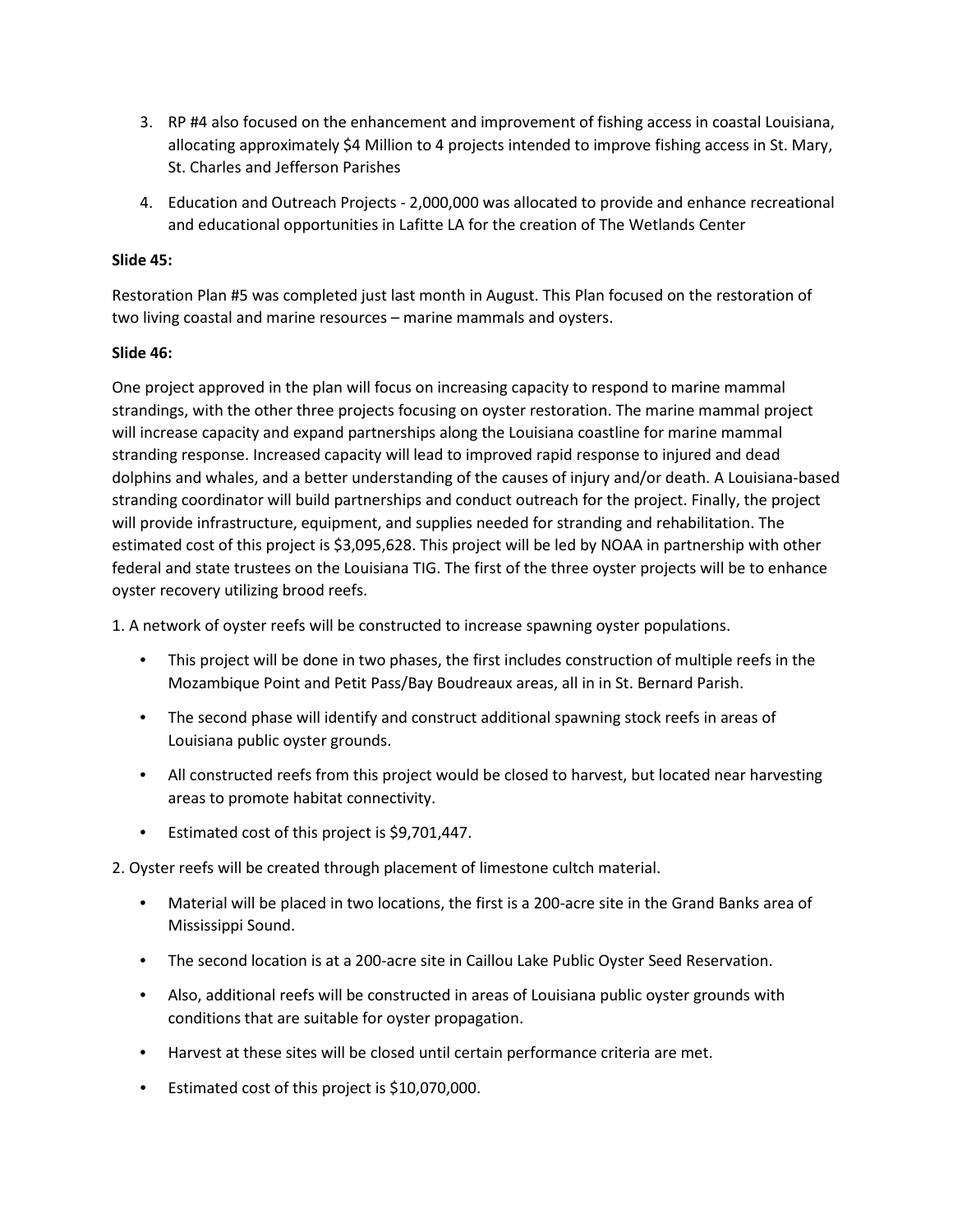3. Funding will also be provided to support operations at the Michael C. Voisin Oyster Hatchery in Grand Isle, Louisiana.

- Project activities include production, deployment, and monitoring of hatchery-produced oysters onto established reefs within Louisiana's public oyster areas that are low-producing or in need of rehabilitation.
- The hatchery estimates production of at least 500 million oyster larvae per year.
- Estimated cost of this project is \$5,850,000.

All three of these oyster projects are being implemented by the Louisiana Department of Wildlife and Fisheries.

#### **Slide 47:**

Restoration Plan #6 was completed in April 2020. The selected projects are intended to continue the process of using restoration funding to restore and conserve wetlands, coastal, and nearshore habitats injured by the *Deepwater Horizon* oil spill. The total estimated cost of the selected projects is approximately \$209 million.

#### **Slide 48:**

West Grand Terre Beach Nourishment and Stabilization project will create and restore beach habitat, dune habitat, and intertidal marsh habitat and protects shoreline along Barataria Pass and Barataria Bay on West Grand Terre Island in Jefferson Parish. The estimated total project cost is \$92,500,000.This project was advertised for construction on Tuesday May 12, 2020. Construction activities are expected to begin soon. Here you see fort Livingston on the western end of WGT island at Barataria Pass.

#### **Slide 49:**

A second project is the Golden Triangle Marsh Creation project is in the eastern portion of the Golden Triangle Marsh and is adjacent to New Orleans, Louisiana, and the surrounding communities in Orleans Parish and St. Bernard Parish. The project will restore approximately 800 acres of broken marsh and open water through marsh creation to help buffer storm surge and provide estuarine habitat for Lake Borgne in Orleans and St. Bernard Parishes. The estimated cost of the project is \$50,000,000. We anticipate a late November advertisement date.

#### **Slide 50:**

Biloxi Marsh Living Shoreline project will create oyster barrier reef along eastern shore of Biloxi Marsh to provide oyster habitat, reduce erosion, and prevent further marsh deterioration in Jefferson Parish. The Biloxi Marsh Living Shoreline Project is located directly adjacent to the already constructed PO-0148 Living Shoreline Demonstration Project (pictured). Approximately 9 to 11 miles of oyster barrier reef will be installed along the eastern shoreline of Biloxi Marsh, providing oyster habitat, reducing wave erosion, and preventing further marsh degradation. The estimated cost of this project is \$66,600,000 and is currently in the final stages of design.

#### **Slide 51:**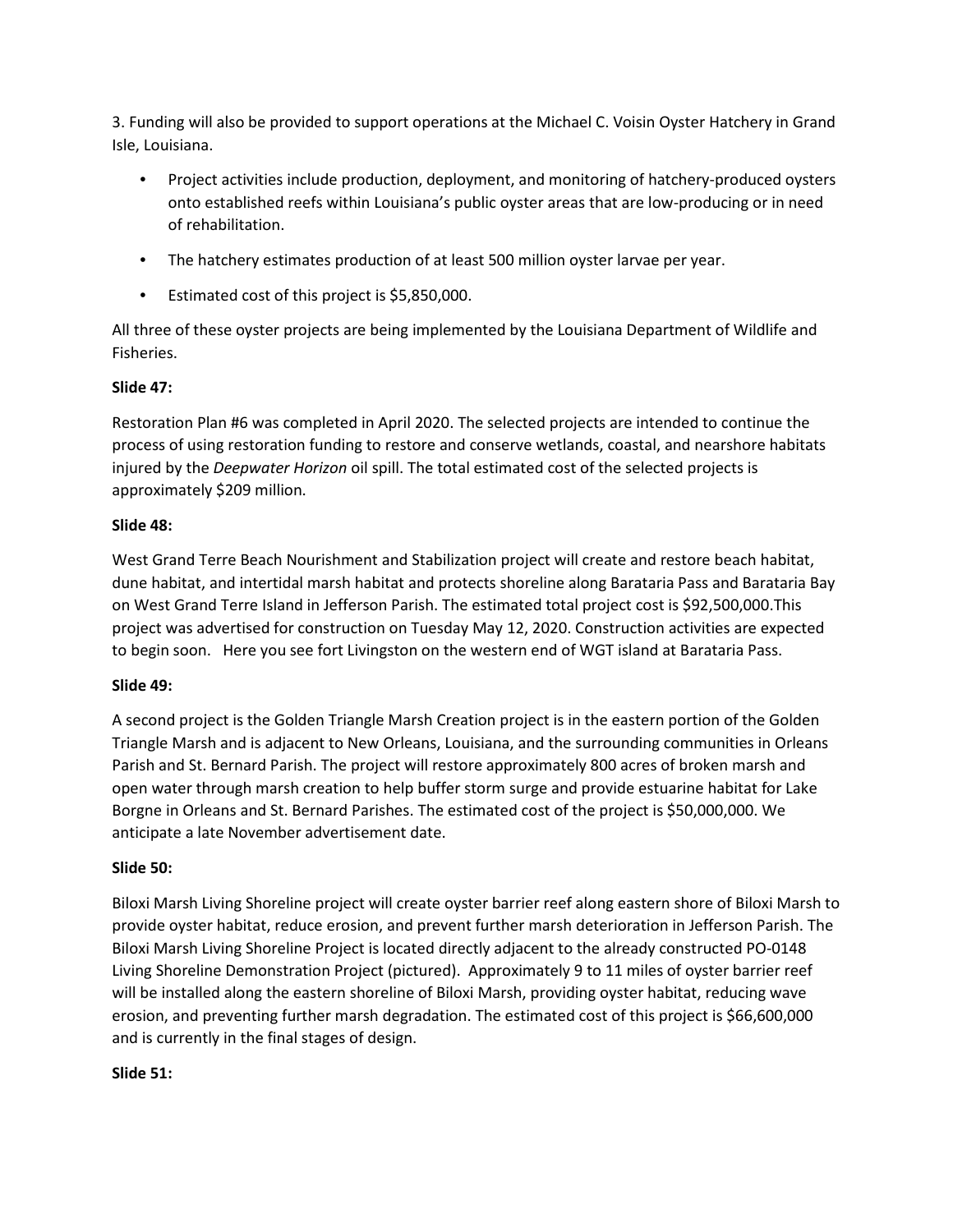One of the restoration types for the LA TIG set aside funds for is Monitoring and Adaptive Management. Monitoring is repeated data collection that allows us to notice changes and trends in a project or an ecosystem. This allows us to measure project success and our progress towards meeting the DWH restoration goals. Adaptive management is a process involving fine-tuning both the restoration projects and the entire restoration program over time, based on monitoring results and improved scientific understanding. The process creates an expanding base of knowledge that improves current and future restoration decision-making and further refines which restoration approaches are most effective for different resources and environmental settings. Adaptive management encourages an integrated and flexible approach to restoration by using solutions that incorporate changing and uncertain conditions. This year, the LA TIG made progress on six DWH Monitoring and Adaptive Management efforts.

## **Slide 52:**

The first project - in April of this year, the LA TIG released a report called "Louisiana Adaptive Management Status and Improvement Report: Vision and Recommendations." This report identifies opportunities to improve adaptive management of the Louisiana restoration program by linking monitoring efforts across restoration programs, formalizing adaptive management process, and focusing on ecosystem outcomes. It was written by more than 50 authors from Trustee agencies and the coordinating Water Institute of the Gulf. This project was funded at just over \$913,000. The second project was the development of an LA TIG programmatic MAM Strategy that directly addresses many of the key findings identified in the Adaptive Management report. The Trustee agencies, facilitated by the Water Institute of the Gulf, are refining Louisiana-specific restoration objectives to support the Gulfwide Programmatic Damage Assessment and Restoration Plan (or PDARP) goals. This process includes:

- 1. Outlining the role of adaptive management in our restoration planning and program management.
- 2. Identifying monitoring and adaptive management priorities that support our restoration planning, implementation, and evaluation.
- 3. Informing decision making for prioritization and funding of MAM activities.
- 4. Outlining a process to ensure public transparency.

The TIG authorized \$507k in MAM funds in January 2020 to facilitate this effort.

## **Slide 53:**

The third project is Secretive Marsh Bird Monitoring. This 4-year project will address significant informational needs (e.g., overall secretive marshbird (SMB) population numbers, predictive SMB habitat relationships, benefits to SMBs provided by coastal restoration projects, and key features that could be added to coastal restoration projects to benefit SMBs to facilitate future LA TIG restoration planning and implementation activities for this suite of species. The LA TIG authorized \$1,441,421 in MAM funds for this work in June 2019. Examples of secretive marsh birds include Common Moorhens, Least Bitterns, Purple Gallinules, Clapper Rails.

## **Slide 54:**

Additional MAM projects include: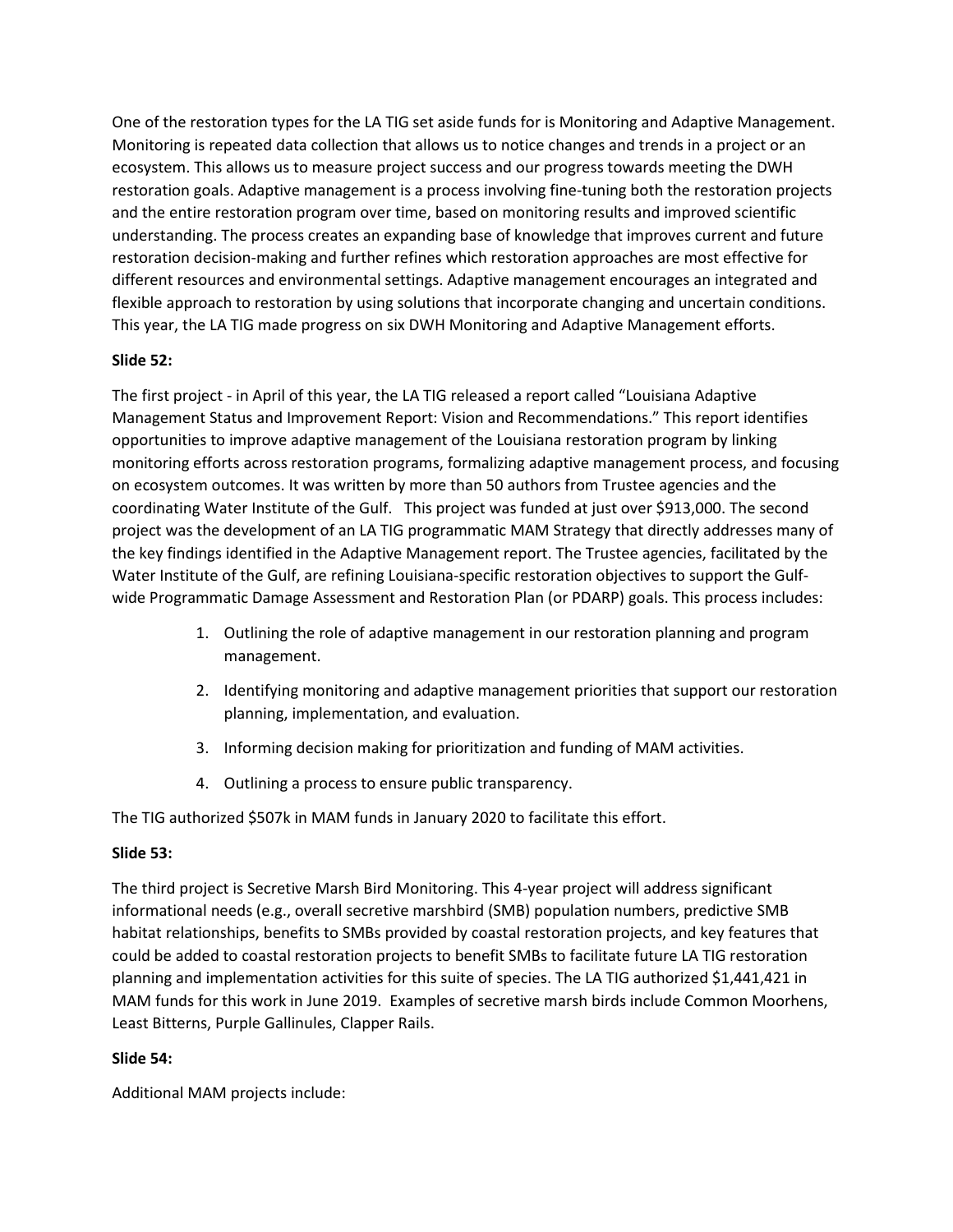Fisheries sampling gear comparison: In July of this year, the TIG released a report called "*Gear Comparison Study for Sampling Nekton in Barataria Basin Marshes."* The TIG funded this field study to compare nekton (anything that can move on its own) sampling gear to understand the trade-offs. Some are more effective than others depending on the parameter of interest (density, abundance, species richness, and assemblages) and they also have varying costs and labor requirements. Fisheries Independent Monitoring Program: The LA TIG agreed to partially support the ongoing Louisiana coastwide Fisheries-Independent Monitoring Program (FIMP), which provides valuable data for the nearshore habitats and resources targeted for NRDA restoration, including oysters, nekton, and prey resources (e.g., shrimps, crab, and fishes.) The LA TIG will provide \$3,951,192 in MAM funds over a 3 year period (July 2020-June 2023).

#### **Slide 55:**

Lastly, the Coastwide Reference Monitoring System: The LA TIG agreed to partially support another ongoing coastal monitoring program using MAM funds, because the data are vitatly important to our restoration planning and evaluation efforts. The Coastwide Reference Monitoring System (CRMS) is a monitoring system that initiated in 2016 by the Coastal Wetlands Planning, Protection, and Restoration Act (CWPPRA) program. Datasets from this monitoring program include site-specific hydrology, vegetation, soils and elevation change data; and coastwide aerial photography, vegetation cover, and elevation. We use the data to monitor the effectiveness of restoration actions at multiple, scales from individual projects to the influence of projects on the entire coastal landscape. The trustees will support this effort to a tune of \$11,722,399 in MAM funds over a 3-year period.

#### **Slide 56:**

As you can see, the Louisiana TIG has made great progress to date. We've told you about what we've done, so let's talk briefly about what we have planned moving forward.

## **Slide 57:**

As stated earlier, if draft RP 1.2 has been completed. This plan includes 2 large scale marsh and ridge restoration and shoreline protection and nourishment projects will be constructed with an estimated fully funded cost of approximately \$224,000,000. We hope to have the plan finalized by the end of the year and move those projects to construction. The LA TIG has also recently released Draft RP 7 which focuses on WCNH and Birds. The Draft Restoration Plan and Environmental Assessment #7 proposes five preferred alternatives. Three projects would be selected for engineering and design (E&D) and two for construction. The proposed projects include three under the Wetlands, Coastal, and Nearshore Habitats restoration type: (1) Bird's Foot Delta Hydrologic Restoration project (E&D), (2) Terrebonne Basin Ridge and Marsh Creation Project: Bayou Terrebonne Increment (full implementation), and (3) Grande Cheniere Ridge Marsh Creation (full implementation); and two under the Birds restoration type for engineering and design: (1) Isle au Pitre Restoration in upper St. Bernard Parish (E&D), and (2) Houma Navigation Canal (HNC) Island Restoration in lower Terrebonne Parish (E&D). The approximate cost to implement the LA TIG's proposed action (five preferred alternatives) in Draft RP/EA #7 is \$234,100,000. The public meeting for this Plan was held last week on September 3, 2020 and the public comment period closes on September 22, 2020. We intend to complete this Plan by the end of the year.